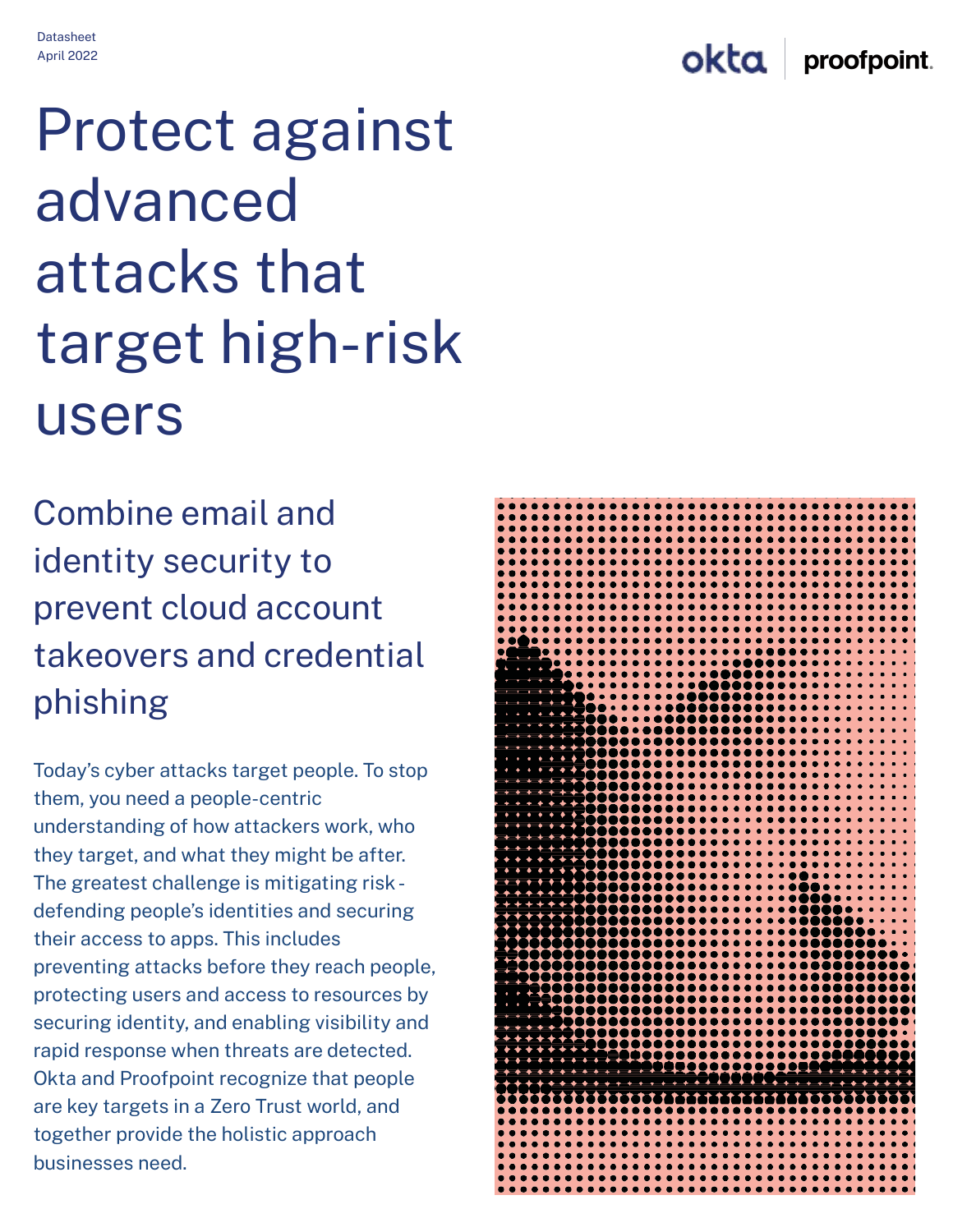# **Key Solution Benefits**

- · Adopt a people-centric approach to security that protects against credential theft and phishing
- · Gain visibility into your most targeted users and apply granular security policies to all your users
- Orchestrate remediation actions on potentially compromised users, like quarantining emails, prompting for MFA, and other adaptive controls
- · Achieve greater efficiency and respond faster through more automated security

# Extend people-centric security through automated adaptive controls

The Okta Identity Cloud protects your users and their access to resources through centralized access policies across cloud and on-prem apps and services, with Single Sign-On (SSO) and Multi-Factor Authentication (MFA) as critical security controls. Proofpoint identifies at-risk users, or Very Attacked Persons (VAPs), based on threat type, target, and sophistication to offer advanced cloud and email security to protect against attacks. With advanced tools for applying fine-grained adaptive security measures and containing and remediating attack campaigns, the integration offers a comprehensive solution to help secure access to cloud apps, Office 365, G Suite, and the entire IT environment.

# Apply adaptive security controls to VAPs

Proofpoint Targeted Attack Protection (TAP) identifies VAPs and shares that intelligence with Okta Identity Cloud and Workflows to apply adaptive controls and secure their identities. The adaptive controls that can be applied are any authentication policies such as:

- Password policy
- Authentication policy
- **Factor enrollment**
- **Application access**
- Application sign-on
- User roles/entitlements



Okta and Proofpoint protect against advanced attacks that target people